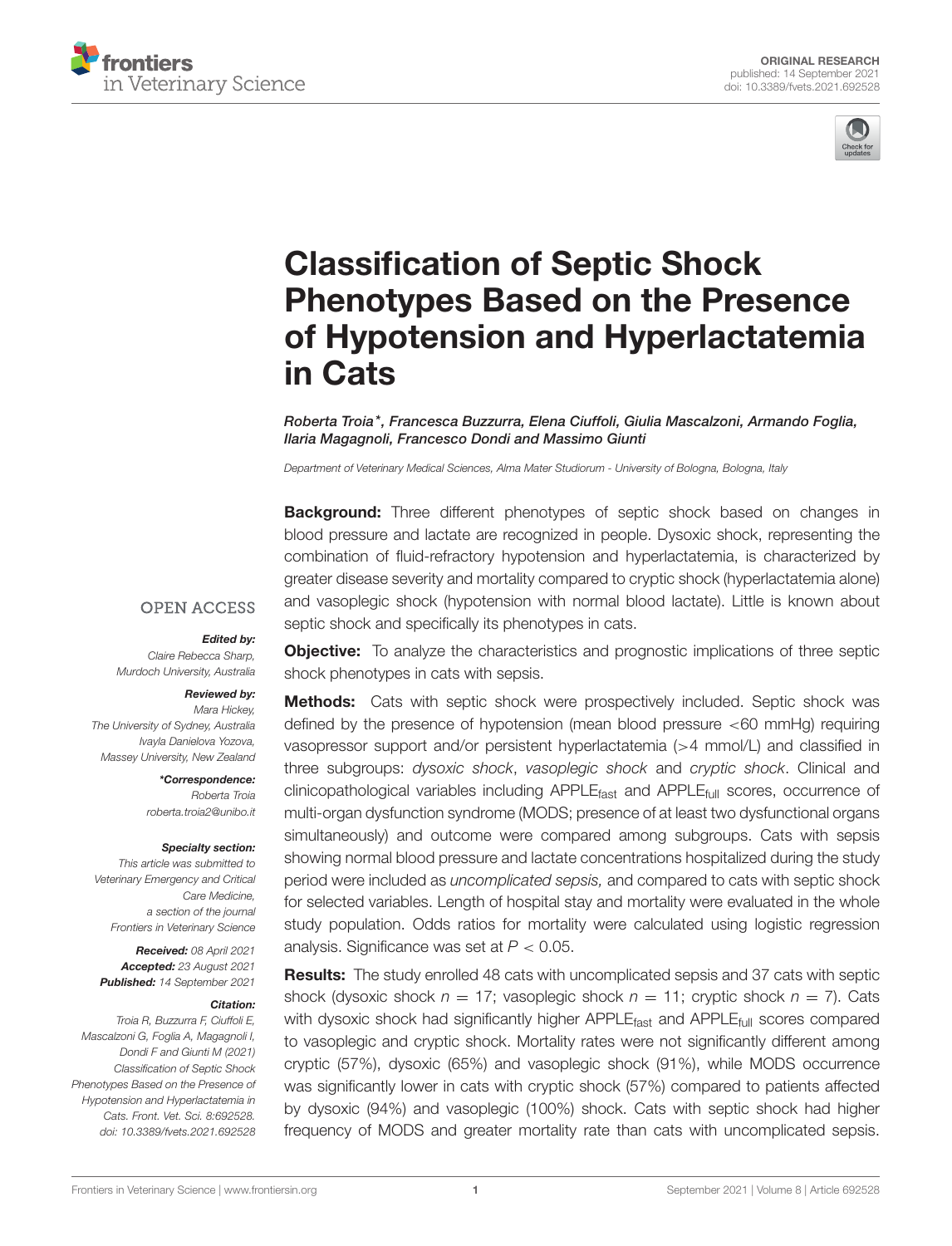**Conclusion:** Despite similar in-hospital mortality, cats with dysoxic and vasoplegic shock are characterized by having higher occurrence of multi- organ dysfunction compared to cats affected by cryptic shock. Results from this study suggest novel means of identifying high-risk subgroups of septic cats.

Keywords: cryptic, dysoxic, feline, vasoplegic, multi-organ dysfunction syndrome

# INTRODUCTION

Sepsis, the life-threatening organ dysfunction caused by a dysregulated host response to infection, is a global health burden affecting critically-ill people and veterinary patients [\(1–](#page-10-0)[3\)](#page-10-1). According to the Third International Consensus Definition Sepsis-3 septic shock is defined as a subset of sepsis in which particularly profound circulatory, cellular, and metabolic abnormalities are associated with a greater risk of mortality than with sepsis alone. Risk-adjusted in-hospital mortality is significantly higher in human patients with fluidrefractory hypotension (systolic blood pressure [SBP] <90 mmHg or mean blood pressure [MAP] <60 mmHg) and hyperlactatemia (blood lactate concentrations >2 mmol/L) compared with either hyperlactatemia alone or with fluid resistant hypotension requiring vasopressors but with normal blood lactate concentrations [\(1\)](#page-10-0).

A reclassification of the spectrum of septic patients using lactate had been proposed in people recognizing three different phenotypes of shock: dysoxic, vasoplegic, and cryptic [\(4](#page-10-2)[–6\)](#page-10-3). Dysoxic shock, defined by the combination of hyperlactatemia and hypotension requiring vasopressor support, is characterized by higher illness severity scores, higher mean number of organ dysfunctions and lower survival rates [\(4](#page-10-2)[–6\)](#page-10-3). Vasoplegic shock is a more favorable phenotype where patients requiring prolonged vasopressor therapy for hypotension do not develop hyperlactatemia [\(7\)](#page-10-4). Septic humans with vasoplegic shock usually present lower severity scores and lower rates of hospital mortality, suggesting a more preserved global homeostasis despite the evidence of circulatory stress [\(7–](#page-10-4)[9\)](#page-10-5). Finally, the presence of occult hypoperfusion characterized by persistent hyperlactatemia in absence of hypotension is defined as cryptic shock. Severity of illness and mortality in patients with cryptic shock could be equivalent to those in patients with vasoplegic shock. This suggests that sole standing hyperlactatemia increases risk of death independently from vasopressor need. Therefore, such patients might require the same level of intensive care as hypotensive patients [\(4](#page-10-2)[–6,](#page-10-3) [10,](#page-10-6) [11\)](#page-10-7). Stratification of septic patients based on these different septic shock phenotypes could be of fundamental epidemiological and prognostic importance. Moreover, hyperlactatemia may be considered a predictor of mortality, regardless of the phenotypes of septic shock [\(4–](#page-10-2)[6,](#page-10-3) [9](#page-10-5)[–11\)](#page-10-7).

In small animals, septic shock is defined as a state of fluidrefractory hypotension requiring vasopressor support and is reportedly associated with higher mortality rates compared to uncomplicated sepsis [\(3,](#page-10-1) [12–](#page-10-8)[15\)](#page-10-9). However, feline septic shock is not commonly investigated [\(3,](#page-10-1) [15\)](#page-10-9), and the stratification and the prognostic impact of the different septic shock phenotypes based on hyperlactatemia and fluid-refractory hypotension have not yet been documented.

The aims of the current study were: (1) to analyze the prevalence and characteristics of different phenotypes of septic shock, defined by the presence of fluid-refractory hypotension requiring vasopressor support and/or hyperlactatemia, in a population of cats with septic shock hospitalized in an intensive care unit (ICU); (2) to compare the clinical presentation and outcome of this population of cats with septic shock to a cohort of cats with uncomplicated sepsis. We hypothesized that cats with septic shock have greater illness severity and experience worse outcomes compared to cats with uncomplicated sepsis, and that the feline septic shock phenotypes resemble the ones identified in humans in terms of prevalence, risk for organ dysfunction and mortality.

# MATERIALS AND METHODS

# Study Population and Setting

Cats with sepsis presented to a Veterinary University Hospital between April 2018 and November 2020 and hospitalized in the ICU for at least 12 h were eligible for inclusion. Cats were diagnosed with sepsis based on the presence of infection confirmed by means of cytology, microbiology, histopathology or real-time polymerase chain reaction, plus at least one of the following: fulfill two or more Systemic Inflammatory Response Syndrome (SIRS) criteria [\(2\)](#page-10-10); a serum amyloid-A (SAA) concentration above the laboratory reference interval (RI)  $(>10 \mu g/mL)$ ; evidence of at least one new-onset organ dysfunction. Cats with sepsis were diagnosed with septic shock if they had persistent hyperlactatemia (lactate >4 mmol/L for >12 h despite fluid resuscitation or clinical euvolemia) and/or hypotension (MAP <60 mmHg) requiring vasopressor support despite adequate fluid resuscitation [\(1\)](#page-10-0). Cats not fulfilling septic shock criteria were placed in the uncomplicated sepsis category for statistical analysis. Serial monitoring of blood lactate was regularly performed at the end of fluid resuscitation, and then at different time intervals at the clinician discretion. Cats diagnosed with neoplasia, as well as cats discharged against medical advice or euthanized for financial reasons were excluded. The study

**Abbreviations:** APPLEfast, Acute Patient Physiologic and Laboratory Evaluation fast score; APPLE<sub>full</sub>, Acute Patient Physiologic and Laboratory Evaluation full score; BCS, body condition score; CI, confidence interval; %FO, percentage of fluid overload; ICU, intensive care unit; OR, odds ratio; MAP, mean blood pressure; MODS, multiorgan dysfunction syndrome; SBP, systolic blood pressure; SIRS, Systemic Inflammatory Response Syndrome; SAA, serum amyloid A.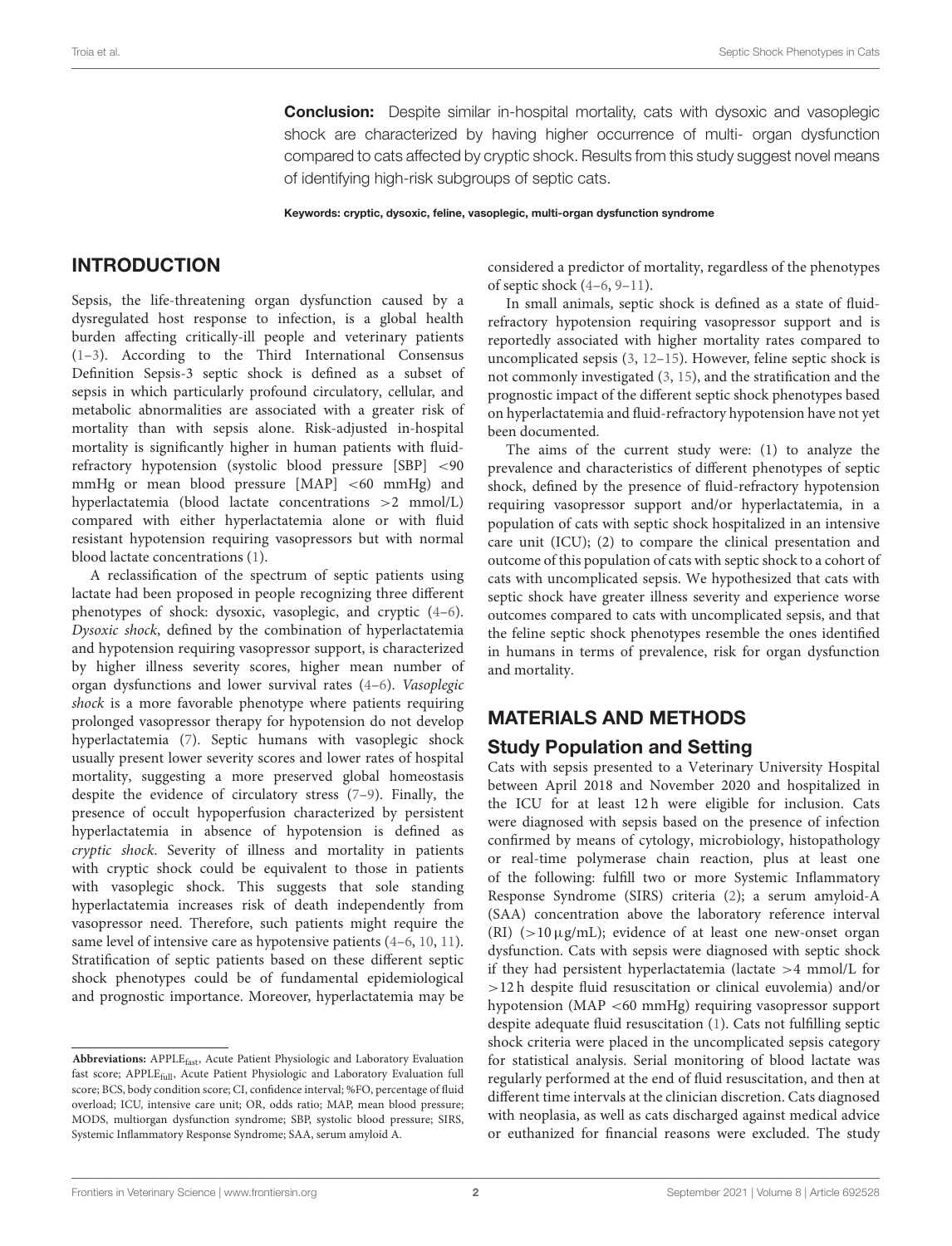#### <span id="page-2-0"></span>TABLE 1 | Criteria for organ dysfunction in cats [\(3\)](#page-10-1).

| Organ<br>dysfunction | Criteria                                                                                                                                                                          |
|----------------------|-----------------------------------------------------------------------------------------------------------------------------------------------------------------------------------|
| Respiratory          | $SpO2 < 95%$ in room air, need of oxygen therapy or                                                                                                                               |
| dysfunction          | mechanical ventilation                                                                                                                                                            |
| Hepatic              | Bilirubin $> 0.7$ mg/dL (11.97 $\mu$ mol/L) in absence of                                                                                                                         |
| dysfunction          | hemolysis or biliary obstruction                                                                                                                                                  |
| Renal dysfunction    | Serum creatinine $> 1.8$ mg/dL (159.16 $\mu$ mol/L) and/or<br>increase of $> 0.3$ mg/dL (26.5 $\mu$ mol/L) from baseline<br>and/or oliquria (urine output $<$ 1 ml/kg/h over 6 h) |
| Cardiovascular       | $SBP < 90$ mmHg or MAP <60 mmHg in euvolemic                                                                                                                                      |
| dysfunction          | patients requiring vasopressors                                                                                                                                                   |
| Hemostatic           | $PT > 15$ s and/or aPTT $> 20$ s and/or platelet count $<$                                                                                                                        |
| dysfunction          | 100.000/mm <sup>3</sup>                                                                                                                                                           |

*aPTT, activated partial thromboplastin time; MAP, mean arterial pressure; PT, prothrombin time; SBP, systolic blood pressure. Cut-off values for selected clinicopathological variables (serum creatinine, bilirubin, PT, aPTT) were based on the upper bound of the respective reference intervals of our clinical pathology laboratory.*

was approved by the local Institutional Animal Care and Use Committee (protocol number ID 846).

#### Data Collection

Signalment, body weight, body condition score (BCS; where 1–3/9 was defined as underweight condition, 4–6/9 as ideal and 7–9/9 as obese), medical history including comorbidities, previous and current treatments, physical examination including non-invasive systolic blood pressure measurement (SunTech<sup>®</sup>) Vet20TM Veterinary Blood Pressure Monitor, SunTech Medical, Inc., USA) were recorded at study enrollment. Attending ICU clinicians were responsible for the clinical management of the patients. Blood was collected by venipuncture with vacuum system according to standard operating procedures. Blood gas, electrolytes, and blood lactate measurements were performed using point-of-care analyzers (ABL800 FLEX, Radiometer Medical ApS, Denmark). Complete blood count and serum chemistry analyses including SAA evaluation were performed using automated analyzers (ADVIA 2120, Siemens Healthcare Diagnostics, Tarrytown, NY; Olympus AU 480, Olympus/Beckman Coulter, Brea, CA). SAA concentrations were measured on serum samples using a commercial immunoturbidimetric assay designed for human SAA (LZ Test Eiken SAA, Eiken Chemical, Tokyo, Japan), as previously validated for cats and applied in our lab [\(16,](#page-10-11) [17\)](#page-10-12). The 5-variables feline Acute Patient Physiologic and Laboratory Evaluation fast (APPLEfast) score was calculated in cats with uncomplicated sepsis and septic shock [\(18\)](#page-10-13). Multiorgan dysfunction syndrome (MODS) was defined as the presence of at least two dysfunctional organs simultaneously, as previously reported [\(3\)](#page-10-1) and as depicted in **[Table 1](#page-2-0)**. Outcome was defined as survival to hospital discharge, death or euthanasia due to grave prognosis.

# Additional Data Collection in Cats With Septic Shock

Additional data were systematically recorded in cats diagnosed with septic shock: the 10-variables APPLE full score (APPLE $_{\text{full}}$ ); intravenous fluid volumes administered during resuscitation and during the first 24 h of hospitalization; type and duration of vasopressor support.

### Septic Shock Phenotypes

Cats with septic shock were divided into subgroups according to three different phenotypes, as previously reported in humans: (1) cryptic shock, defined as hyperlactatemia (>4 mmol/L) in the absence of vasopressor support; (2) vasoplegic shock, defined as hypotension (MAP <60 mmHg) requiring vasopressor support in the absence of hyperlactatemia; (3) dysoxic shock, defined by the combination of hypotension requiring vasopressor support and hyperlactatemia [\(4](#page-10-2)[–6,](#page-10-3) [10\)](#page-10-6).

#### Statistical Analysis

Normality of data distribution was assessed graphically and using the D'Agostino Pearson test. Data were reported as median and range (minimum-maximum value), or mean  $\pm$  standard deviation (SD), based on their distribution. The Mann-Whitney U-test, Student's t-test and the Kruskal-Wallis test with posthoc comparison were used to compare continuous variables among groups (uncomplicated sepsis vs. septic shock; cryptic vs. vasoplegic vs. dysoxic shock; cryptic shock vs. uncomplicated sepsis; survivors vs. non-survivors). Categorical variables were compared among groups using the Fisher's exact test and the Chi squared test. Associations between variables of interest and death for the overall population of septic cats were examined by univariate regression analysis, and the variables that were associated with the outcome ( $P < 0.05$ ) were included in a multivariable regression model (stepwise selection); results were presented as odds ratio (OR) and 95% confidence interval (CI). For all tests applied, a value of  $P < 0.05$  was considered significant. Statistical analysis was performed using a statistical software package (MedCalc Statistical Software version 19.1.3 Ostend, Belgium 2019).

# RESULTS

The study included 85 cats. From those 48/85 (56%) had uncomplicated sepsis and 37/85 (44%) had septic shock. Among the cats with uncomplicated sepsis, there were 12 spayed females, nine intact females, 19 neutered males and eight intact males. There were 39 domestic shorthair cats and nine purebred cats (three Siamese cats, two Persian cats, one Birman, one Ragdoll, one Bengal, one Main Coon). The median age was 4 years (0.16– 17) and the mean body weight was  $3.7 \pm 1.6$  kg. The BCS was between 1 and 3 in 24/48 (50%), between 4 and 6 in 21/48 (44%) cats, and 7 in 3/48 (6%) cats, respectively. Twenty-nine of 48 (60%) cats had at least two of four SIRS criteria. Underlying causes for sepsis included pyelonephritis ( $n = 15$ ), trauma with infected wounds ( $n = 7$ ), pyothorax ( $n = 6$ ), feline panleukopenia virus infection ( $n = 6$ ), septic peritonitis ( $n = 5$ ), bacterial cholangitis ( $n = 4$ ), pyometra ( $n = 4$ ), abdominal abscess ( $n = 1$ ).

Among the cats affected by septic shock, there were 12 spayed females, eight intact females, ten neutered males and seven intact males. There were 36 domestic shorthair cats and one Bengal. The median age was 6 years (0.16–16) and the mean body weight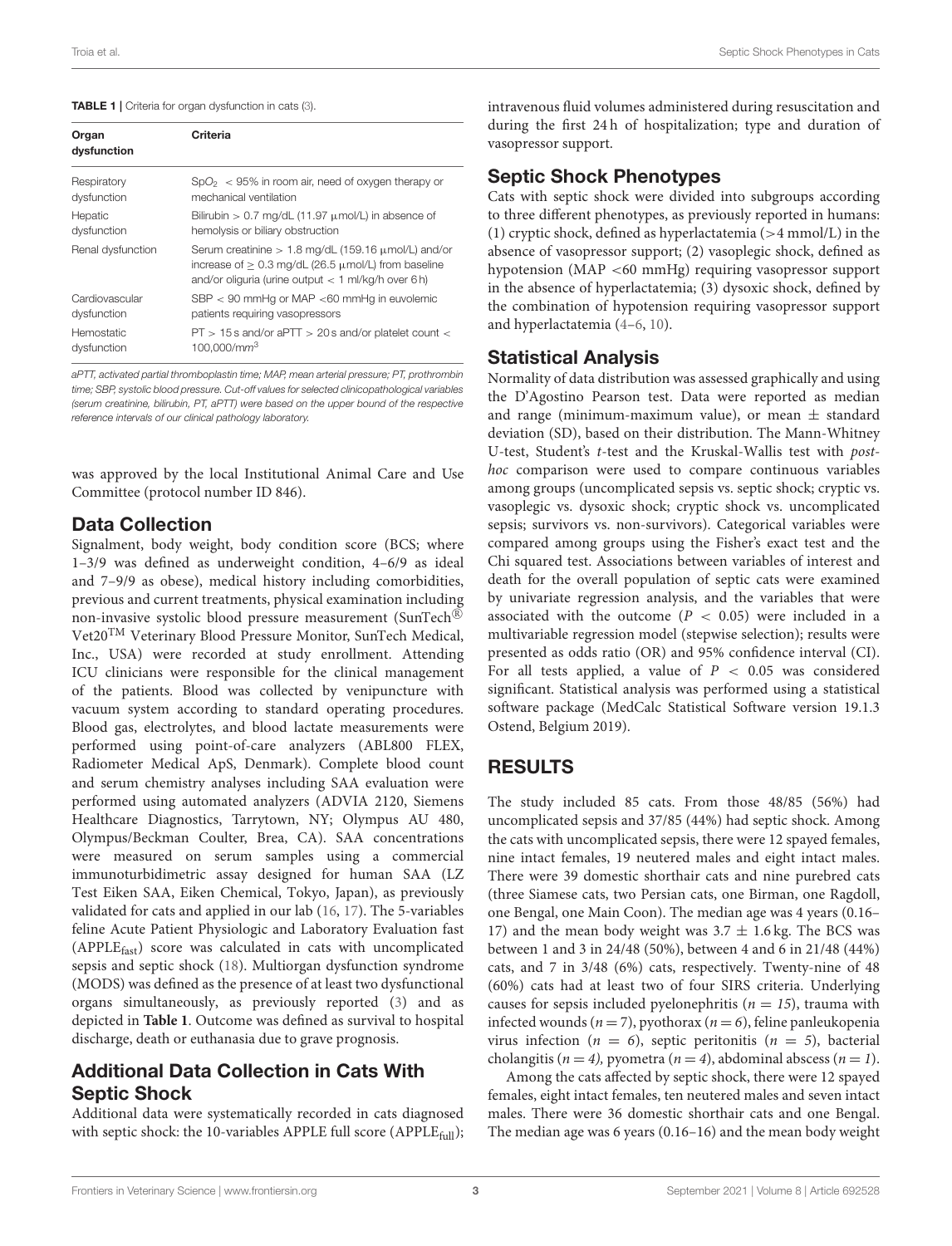<span id="page-3-0"></span>TABLE 2 | Clinical and clinicopathological variables results in cats with sepsis and septic shock.

| Variable                                   | RI            | <b>Sepsis</b><br>$(n = 48)$ | Septic shock<br>$(n = 37)$ | P-value   |
|--------------------------------------------|---------------|-----------------------------|----------------------------|-----------|
| <b>Clinical data</b>                       |               |                             |                            |           |
| Body temperature (°C)                      | $38 - 39$     | 38.6 (32.0-40.6)            | $36.1 \pm 2.3$             | 0.0001    |
| Heart rate (bpm)                           | 160-220       | $180 \pm 36$                | 180 (100-230)              | 0.2652    |
| Respiratory rate (rpm)                     | $10 - 40$     | 28 (20-100)                 | 36 (20-100)                | 0.6345    |
| SBP (mmHg)                                 | 120-170       | $120 \pm 25$                | 81 (51-180)                | < 0.0001  |
| MAP (mmHg)                                 | 60-130        | $93 \pm 21$                 | $62 \pm 22$                | < 0.0001  |
| APPLE fast score                           |               | $26 \pm 7$                  | $36 \pm 8$                 | < 0.0001  |
| APPLE full score                           |               |                             | $49 \pm 11$                | <b>NA</b> |
| SIRS criteria (n)                          |               | $1.8 \pm 1.0$               | $2.3 \pm 0.9$              | 0.0190    |
| Resuscitation fluid therapy<br>$(mI/kg)^*$ |               | $6.0(5.0 - 50.0)$           | 15.0 (0.5-37.0)            | 0.0407    |
| Total fluid therapy/24 h (ml)              |               | 192.0 (11.0-860.0)          | 179.8 (48.0-811.0)         | 0.5856    |
| Length of hospital stay                    |               | $5(0-28)$                   | $3(0-25)$                  | 0.0827    |
| <b>Blood gas analysis</b>                  |               |                             |                            |           |
| рH                                         | $7.31 - 7.46$ | 7.29 (6.94–7.42)            | $7.21 \pm 0.14$            | 0.3103    |
| $HCO3$ (mmol/L)                            | $18 - 22$     | $17.1 \pm 5.3$              | $14.6 \pm 4.8$             | 0.0356    |
| pCO <sub>2</sub> (mmol/L)                  | $32.7 - 44.7$ | 38.4 (25.5-58.8)            | $36.3 \pm 11.2$            | 0.1270    |
| BE (mmol/L)                                | $-2.0 - 2.0$  | $-8.9 \pm 7.2$              | $-12.1 \pm 6.9$            | 0.0649    |
| Anion Gap (mmol/L)                         | $12.0 - 16.0$ | $16.6 \pm 9.1$              | $16.1 \pm 7.6$             | 0.7840    |
| Ionized calcium (mmol/L)                   | $1.10 - 1.41$ | $1.22 \pm 0.11$             | $1.18 \pm 0.19$            | 0.0866    |
| MetHb (%)                                  | $0.0 - 2.1$   | $1.8 \pm 1.1$               | $1.7(0.0 - 6.4)$           | 0.5043    |
| Lactate ( $mmol/L$ ) <sup>§</sup>          | $0.5 - 2.0$   | $2.1 \pm 1.0$               | $4.7(0.6 - 26.0)$          | < 0.0001  |
| Hematology                                 |               |                             |                            |           |
| HCT (%)                                    | $24 - 45$     | $30.0 \pm 7.2$              | $28.2 \pm 9.0$             | 0.2943    |
| MCV (fL)                                   | 39.0-55.0     | 43.0 (36.4-54.4)            | 42.3 (35.8-56.9)           | 0.4422    |
| $MCHC$ (g%)                                | $30 - 36$     | $33.5(29.1 - 42.1)$         | $32.7 \pm 1.7$             | 0.0763    |
| <b>RDW</b> (%)                             | $14.1 - 18.4$ | 14.9 (13.2-23.3)            | 15.7 (12.9-23.3)           | 0.1393    |
| WBC ( $\times$ 10 <sup>9</sup> /L)         | $5.0 - 19.0$  | 11.2 (0.4-66.0)             | 12.4 (0.0-96.5)            | 0.7312    |
| Lymphocytes ( $\times$ 10 <sup>9</sup> /L) | $1.5 - 7.0$   | $1.1 \pm 0.8$               | $1.0 \pm 0.8$              | 0.2190    |
| Neutrophils ( $\times$ 10 <sup>9</sup> /L) | $2.0 - 12.5$  | $8.8(0.1 - 46.9)$           | $7.3(0.0 - 71.2)$          | 0.7483    |
| Monocytes ( $\times$ 10 <sup>9</sup> /L)   | $0.1 - 0.9$   | $0.2(0.0 - 3.3)$            | $0.2(0.0-1.5)$             | 0.8352    |
| Eosinophils ( $\times$ 10 <sup>9</sup> /L) | $0.0 - 0.8$   | $0.1(0.0 - 0.7)$            | $0.1(0.0-23.1)$            | 0.3801    |
| Platelets ( $\times$ 10 <sup>9</sup> /L)   | 300.0-700.0   | 238.0 (46.0-472.0)          | 188.0 (7.0-534.0)          | 0.0834    |
| MPV (fL)                                   | $10.0 - 15.5$ | $17.1 \pm 3.8$              | $17.8 \pm 4.2$             | 0.4679    |
| <b>Chemistry</b>                           |               |                             |                            |           |
| Glucose (mg/dL)                            | $75 - 160$    | 141 (11-702)                | 135 (20-421)               | 0.5813    |
| Creatinine (mg/dL)                         | $0.80 - 1.80$ | 1.17 (0.43-23.04)           | 1.78 (0.26-19.47)          | 0.7869    |
| Urea (mg/dL)                               | $15 - 60$     | 61 (16-797)                 | 102 (24-868)               | 0.1963    |
| Total proteins (mg/dL)                     | $6.0 - 8.0$   | $7.0 \pm 1.4$               | $5.9 \pm 1.4$              | 0.0010    |
| Albumin (mg/dL)                            | $2.1 - 3.3$   | $2.7 \pm 0.6$               | $2.3 \pm 0.6$              | 0.0016    |
| A/G                                        | $0.5 - 1.2$   | $0.7 \pm 0.2$               | $0.7 \pm 0.2$              | 0.6189    |
| AST (U/L)                                  | $14 - 41$     | 50 (17-1,459)               | 272 (18-2,099)             | 0.0004    |
| ALT (U/L)                                  | $22 - 45$     | 42 (4-1,285)                | 125 (4-5,268)              | 0.0084    |
| GGT (mg/dL)                                | $0.0 - 3.0$   | $0.2(0.1 - 2.8)$            | $0.6(0.1 - 49.8)$          | 0.3001    |
| ALP (U/L)                                  | $91 - 326$    | $26(2 - 89)$                | $37(1 - 312)$              | 0.1736    |
| CK (U/L)                                   | $0 - 120$     | 321 (62-249,000)            | 920 (151-570,000)          | 0.0007    |

*(Continued)*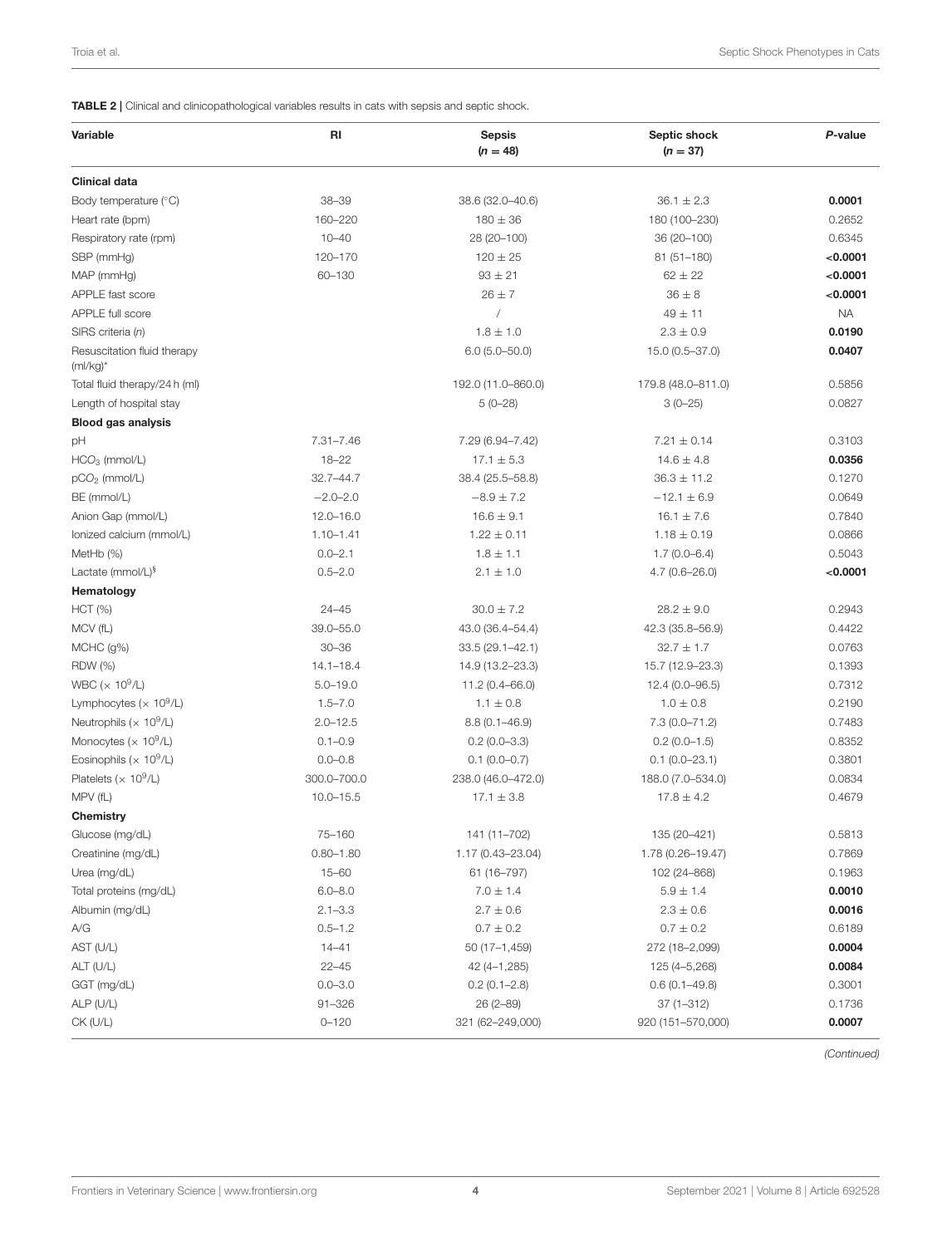#### TABLE 2 | Continued

| Variable                | <b>RI</b>     | <b>Sepsis</b><br>$(n = 48)$ | Septic shock<br>$(n = 37)$ | P-value |  |
|-------------------------|---------------|-----------------------------|----------------------------|---------|--|
| Total bilirubin (mg/dL) | $0.00 - 0.35$ | $0.26(0.09 - 5.16)$         | $0.82(0.10 - 9.19)$        | 0.0008  |  |
| Phosphorus (mg/dL)      | $2.9 - 8.3$   | $4.8(2.2 - 31.6)$           | $7.2(2.3 - 33.7)$          | 0.0702  |  |
| SAA (mg/dL)             | $0 - 10$      | 149 (1-338)                 | 165 (1-338)                | 0.7216  |  |
| Coagulation             |               |                             |                            |         |  |
| PT (sec)                | $9.0 - 15.0$  | $8.6(5.4 - 11.9)$           | $10.3(8.2 - 20.3)$         | 0.0006  |  |
| aPTT (sec)              | $9.0 - 20.0$  | 17.5 (8.7–69.8)             | $30.0(15.6 - 180.0)$       | 0.0020  |  |

*Data are reported as mean* ± *standard deviation or median and range (minimum-maximum value), based on their distribution.*

*A/G, albumin to globulin ratio; ALP, alkaline phosphatase; ALT, alanine transaminase; APPLE, acute patient physiologic and laboratory evaluation; aPTT, activated partial thromboplastin time; AST, aspartate transaminase; BE, base excess; CK, creatine kinase; GGT,* γ*- glutamyltransferase; HCT, hematocrit value; MAP, mean blood pressure; MCHC, mean cell hemoglobin concentration; MCV, mean corpuscular volume; MetHb, methemoglobin; MPV, mean platelet volume; PT, prothrombin time; RDW, red cell distribution width; RI, reference interval; SAA, serum-amyloid A; SBP, systolic blood pressure; SIRS, systemic inflammatory response syndrome; WBC, white blood cell; NA, not applicable/not available. Bold indicates significance.* \**Resuscitation fluid therapy (mL/kg) refers to the total amount of fluids given as bolus (either single or multiple) in case of hypovolemic shock.*

§*Lactate concentration refers to the value measured at the time of study enrollment.*



<span id="page-4-0"></span>FIGURE 1 | Box and whisker plots comparing the APPLE<sub>fast</sub> and APPLE<sub>full</sub> scores among cats with cryptic shock (*n* = 7, in blue), dysoxic shock (*n* = 17, in green), and vasoplegic shock  $(p = 11)$ , in red). The central lines represent the median, the boundaries of the boxes represent the interquartile range and the whiskers represent the minimum and maximum values. Cats with dysoxic shock had significantly higher APPLE<sub>fast</sub> and APPLE<sub>full</sub> scores compared to cats with cryptic and vasoplegic shock  $(P < 0.001$  and  $P < 0.015$ , respectively).

was  $3.5 \pm 1.8$  kg. The BCS was between 1 and 3 in 20/37 (54%), between 4 and 6 in 13/37 (35%), and 7 in 4/37 (11%) cats, respectively. Twenty-eight of 37 (76%) cats met at least two of four SIRS criteria. Underlying causes for septic shock included trauma with infected wounds ( $n = 11$ ), feline panleukopenia  $(n = 7)$ , bacteremia in the course of heterogeneous diseases (2 acute gastroenteritis, 1 diabetic ketoacidosis, 1 ingestion of caustics;  $n = 5$ ), pyelonephritis ( $n = 5$ ), septic peritonitis ( $n = 4$ ), bacterial cholangitis ( $n = 3$ ), pyothorax ( $n = 2$ ), abdominal abscesses  $(n = 1)$ .

# Comparison Among Septic Shock **Phenotypes**

At the time of inclusion 17/37 (46%) cats were affected by dysoxic shock, 11/37 (30%) had vasoplegic shock, while 7/37 (19%) had cryptic shock. Two cats with persistent hypotension requiring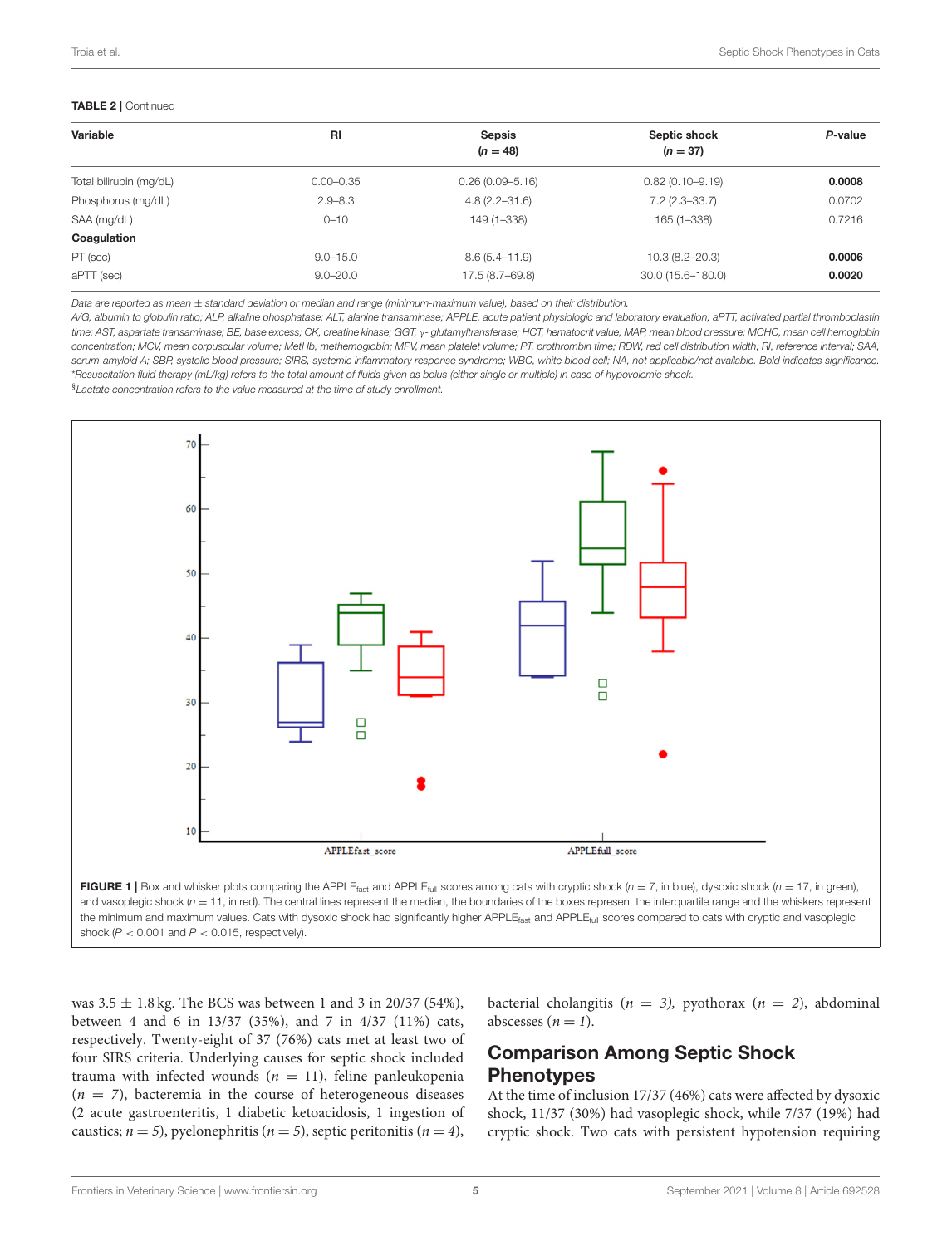<span id="page-5-0"></span>TABLE 3 | Clinical and clinicopathological variables in cats with dysoxic shock, cryptic shock, and vasoplegic shock.

| Variable                                   | RI            | Dysoxic shock $(n = 17)$ | Cryptic shock $(n = 7)$ | Vasoplegic shock $(n = 11)$ | P-value   |
|--------------------------------------------|---------------|--------------------------|-------------------------|-----------------------------|-----------|
| <b>Clinical data</b>                       |               |                          |                         |                             |           |
| Age (years)                                |               | $6.0(0.2 - 16.0)$        | $9.0(0.3 - 13.0)$       | $8.0(0.9 - 16.0)$           | <b>NA</b> |
| Weight (kg)                                |               | $3.5(0.8 - 9.4)$         | $4.3(1.0 - 5.7)$        | $3.0(2.0 - 7.1)$            | <b>NA</b> |
| APPLE fast score                           |               | 44 (25-47) a,b           | 27 (24-36) $^{\circ}$   | 34 (17-39) <sup>c</sup>     | 0.0007    |
| APPLE full score                           |               | 54 (31-69) <sup>a</sup>  | 42 (34-52) <sup>c</sup> | 48 (22-66)                  | 0.0158    |
| Resuscitation fluid therapy (ml/kg)        |               | $15.0(5.0 - 37.0)$       | $10.0 (2.5 - 15.0)$     | 18.3 (2.8-35.0)             | 0.1821    |
| Total fluid therapy / 24 h (ml)            |               | 216.0 (99.0-811.0)       | 137.0 (58.9-529.0)      | 153.2 (48.0-540.2)          | 0.3934    |
| Noradrenaline (h)                          |               | $16(3-24)$               |                         | $15(2 - 24)$                | 0.29      |
| Length of hospital stay                    |               | $3(0-25)$                | $4(0-16)$               | $2(0-7)$                    | 0.2397    |
| Hematology                                 |               |                          |                         |                             |           |
| <b>HCT</b> (%)                             | $24.0 - 45.0$ | 29.2 (9.9-47.5)          | 31.8 (18.8-38.8)        | 25.4 (10.9-38.2)            | 0.6813    |
| WBC ( $\times$ 10 <sup>9</sup> /L)         | $5.0 - 19.0$  | 15.2 (0.2-96.6)          | $6.5(1.1 - 29.9)$       | $18.0(0.0 - 40.1)$          | 0.3505    |
| Lymphocytes ( $\times$ 10 <sup>9</sup> /L) | $1.5 - 7.0$   | $1.1(0.0 - 2.5)$         | $0.9(0.3 - 1.5)$        | $0.6(0.0 - 2.8)$            | 0.5889    |
| Neutrophils ( $\times$ 10 <sup>9</sup> /L) | $2.0 - 12.5$  | $13.9(0.0 - 71.2)$       | $4.9(0.0 - 27.6)$       | 13.2 (0.0-35.9)             | 0.2735    |
| Platelets ( $\times$ 10 <sup>9</sup> /L)   | 300.0-700.0   | 150.0 (7.0-534.0)        | 206.0 (9.0-511.0)       | 183.5 (20.0-242.0)          | 0.7394    |
| Chemistry                                  |               |                          |                         |                             |           |
| Creatinine (mg/dL)                         | $0.80 - 1.80$ | 1.85 (0.36-11.80)        | $0.93(0.56 - 12.00)$    | 1.90 (0.38-19.47)           | 0.3242    |
| Total proteins (mg/dL)                     | $6.0 - 8.0$   | $5.1(3.7-10.3)$          | $5.9(5.4 - 7.0)$        | $6.3(3.9 - 8.5)$            | 0.3839    |
| Albumin (mg/dL)                            | $2.1 - 3.3$   | $2.0(1.4 - 3.5)$         | $2.5(1.8-3.1)$          | $2.6(1.4 - 3.5)$            | 0.3901    |
| AST (U/L)                                  | $14 - 41$     | 650 (18-2,099)           | 227 (60-1,179)          | 130 (20-587)                | 0.1372    |
| ALT (U/L)                                  | $22 - 45$     | 552 (11-5,268) b         | 56 (20-649)             | 72 (4-612) <sup>c</sup>     | 0.0380    |
| CK (U/L)                                   | $0 - 120$     | 961 (208-570,000)        | 3,806 (151-84,805)      | 879 (162-67,167)            | 0.7764    |
| Total bilirubin (mg/dL)                    | $0.00 - 0.70$ | $0.82(0.10 - 7.46)$      | $0.53(0.16 - 7.09)$     | $1.2(0.36 - 9.19)$          | 0.2528    |
| SAA (mg/dL)                                | $0 - 10$      | $151(1 - 281)$           | 167 (26-242)            | $90(6 - 338)$               | 0.8628    |
| Coagulation                                |               |                          |                         |                             |           |
| PT (sec)                                   | $9.0 - 15.0$  | $11.4(8.2 - 20.3)$       | $9.4(8.3 - 13.8)$       | $10.1 (8.5 - 12.8)$         | 0.3118    |
| aPTT (sec)                                 | $9.0 - 20.0$  | 28.0 (15.6-180.0)        | 23.6 (15.6-100.0)       | 34.9 (16.9-120.0)           | 0.4937    |

*Data are reported as median and range (minimum-maximum value).*

*ALT, alanine transaminase; APPLE, acute patient physiologic and laboratory evaluation; aPTT, activated partial thromboplastin time; AST, aspartate transaminase; CK, creatine kinase;* PT, prothrombin time; RI, reference interval; SAA, serum-amyloid A; WBC, white blood cell; NA, not applicable/not available. <sup>a</sup> a significant difference from cryptic shock; <sup>b</sup> a significant *difference from vasoplegic shock; <sup>c</sup> a significant difference from disoxic shock. Bold indicates significance.*

vasopressor support were excluded from phenotyping because no contextual blood lactate measurement was performed.

Clinical and clinicopathological characteristics of the three septic shock phenotypes are summarized in **[Table 2](#page-3-0)**. Age, body weight and BCS were not different among groups. Cats with dysoxic shock had significantly higher median APPLEfast and APPLE<sub>full</sub> scores compared to cases from the other subgroups (**[Figure 1](#page-4-0)**). The overall amount of intravenous fluids used for fluid resuscitation and during the first 24 h of hospitalization were not different in the three septic shock phenotypes. Length of hospital stay and mortality rates were not significantly different among cryptic, dysoxic and vasoplegic shock (**[Table 3](#page-5-0)**, **[Figure 2](#page-6-0)**). The frequency of MODS was significantly lower in cats with cryptic shock (57%, 4/7) compared to cases affected by dysoxic (94%, 16/17) and vasoplegic (100%, 11/11) shock (**[Figure 3](#page-6-1)**).

All cats with septic shock characterized by persistent fluidrefractory hypotension (dysoxic and vasoplegic shock) received norepinephrine as the first-line vasopressor. No difference in terms of norepinephrine hours of administration was reported between dysoxic and vasoplegic shock cases.

Three cats initially diagnosed with cryptic shock developed dysoxic shock within 24 h.

#### Comparison Between Cats With Septic Shock vs. Cats With Uncomplicated Sepsis

The comparison of selected clinical and clinicopathological variables between cases with uncomplicated sepsis and septic shock is summarized in **[Table 3](#page-5-0)**. Cats with septic shock had a significantly higher frequency of MODS (91% vs. 28%,  $P <$ 0.0001) and a significantly higher mortality rate (73% vs. 43%,  $P = 0.0085$ ) than cats with uncomplicated sepsis.

In the overall population of enrolled cats, patients presenting with at least 2/4 SIRS criteria had significantly higher frequency of MODS (76% *vs.* 24%,  $P = 0.022$ ) and mortality (67% *vs.* 36%,  $P = 0.01$ ) compared to those not fulfilling the feline SIRS criteria.

# Comparison Between Cryptic Shock vs. Uncomplicated Sepsis

Additional comparisons were made between cryptic shock cases and cats with uncomplicated sepsis. No significant differences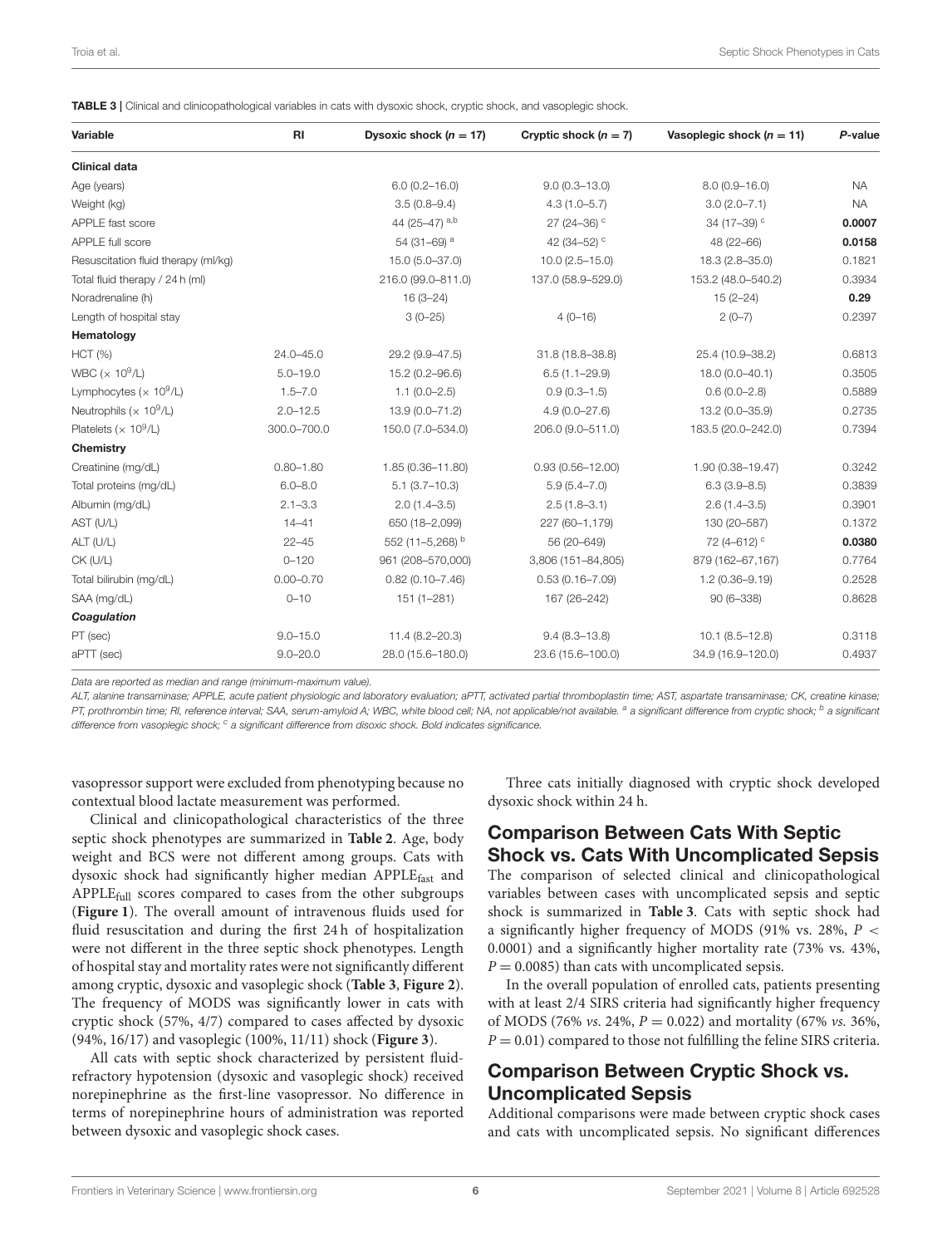

<span id="page-6-1"></span><span id="page-6-0"></span>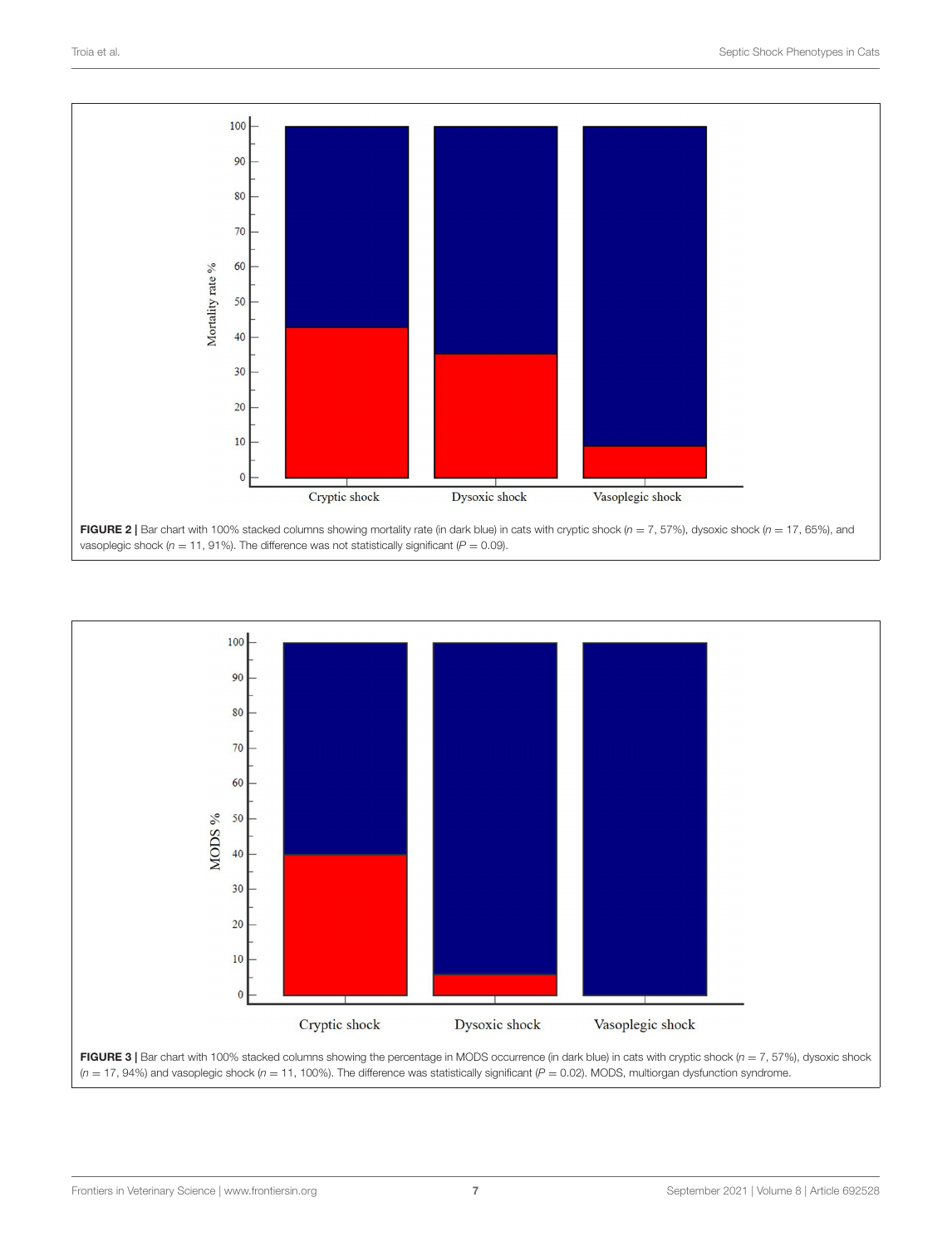were identified for APPLE<sub>fast</sub> score (27 *vs.* 27,  $P = 0.22$ ), MODS occurrence (57% *vs.* 29%,  $P = 0.30$ ) and mortality rate (57% *vs.*  $43\%, P = 0.68$ .

### Comparison Between Survivors vs. Non-survivors

In the overall population of enrolled cats, 48/85 (56%) died, of whom 26/48 (54%) were euthanized. Selected clinical and clinicopathological variables in survivors and non-survivors are reported in **[Table 4](#page-8-0)**. Non-survivors had significantly lower body temperature and BCS, as well as lower hematocrit, lymphocyte count and serum albumin compared to survivors. Moreover, circulating methemoglobin, serum bilirubin, serum urea, activated partial thromboplastin time and APPLE<sub>fast</sub> score were higher in non-survivors. Non-survivors had greater occurrence of MODS compared to survivors (74% *vs.* 38%,  $P = 0.0033$ ), and presented overall a shorter duration of hospital stay. Variables that were significantly different between survivors and nonsurvivors were entered into a univariate logistic regression analysis. There were positive associations between odds of mortality and body temperature, lymphocyte count, APPLEfast score, low BCS [\(1–](#page-10-0)[3\)](#page-10-1) and MODS occurrence. MODS and lymphocyte count were the only variables retained in the multivariate model (OR = 4.3, CI 1.5-12.4; OR = 0.99, CI 0.99–1.0, respectively).

# **DISCUSSION**

This prospective study includes a large population of cats with sepsis and septic shock, and explores the features of three septic shock phenotypes based on the presence of hypotension, hyperlactatemia, or both. In this regard, we hypothesized that the prognostic implications of the three septic shock phenotypes in cats resemble the ones reported in humans.

Demographic data, sepsis etiologies and mortality rates in our study population were comparable with the results of previous studies in septic cats [\(2,](#page-10-10) [3,](#page-10-1) [15,](#page-10-9) [17,](#page-10-12) [19,](#page-10-14) [20\)](#page-10-15). Moreover, we were able to identify all three septic shock phenotypes with the dysoxic shock being the most represented. However, differences in terms of major outcomes emerged in contrast to human literature. Length of hospital stay was not different among the septic shock phenotypes. Mortality rates increased from cryptic (57%) to dysoxic (65%) and vasoplegic (91%) shock, but the difference was not significant. Moreover, no difference was detected in terms of vasopressor requirements (hours of administration) between dysoxic and vasoplegic shock phenotypes. Both dysoxic and vasoplegic shock were characterized by an overall greater illness severity, with higher numbers of patients with more frequent occurrence of MODS and higher APPLE scores. Hence, in feline sepsis, fluid-refractory hypotension seems to carry an elevated risk of morbidity and organ dysfunction regardless the presence of concurrent hyperlactatemia. Thus, even if a mortality difference was not apparent, the different morbidity of the three septic shock phenotypes could be equally relevant in the context of veterinary medicine, where the possibility of euthanasia confounds disease course and outcome in a notable way.

Unexpectedly, cats with cryptic shock were indeed comparable in terms of illness severity, outcome and MODS frequency to the ones affected by uncomplicated sepsis. In addition, lactate concentration upon hospital admission was similar between survivors and non-survivors. The prognostic utility of lactate concentrations in cats appears unclear according to the available literature. In the study by Shea et al. [\(21\)](#page-10-16) investigating blood lactate in cats with arterial hypotension, normolactatemic patients had higher blood pressure and higher survival rates compared to hyperlactatemic patients. The authors hypothesized that normolactatemia in hypotensive patients could indicate an early state of disease with preserved organ perfusion. In a study including sick cats evaluated at an emergency service, patients with abnormal perfusion variables (pale mucous membranes, hypothermia, poor pulse quality) had higher lactate concentrations compared to cats without these findings, possibly indicating severe shock and altered tissue oxygen delivery [\(21\)](#page-10-16). Nonetheless, neither initial or serial lactate measurements have shown prognostic significance in sick cats [\(22,](#page-10-17) [23\)](#page-10-18). Despite the similar findings, comparison between these and our results is difficult considering the differences in patient cohorts and specifically their illness severity. It might be possible that blood lactate has a weaker prognostic value in septic cats compared to humans and dogs [\(24\)](#page-10-19), but the impact of potential confounders (e.g., lack of standard sampling site, impact of restraint, type B hyperlactatemia, low number of cases per group) has to be considered.

Besides hypotension and hyperlactatemia, cats with septic shock had significantly lower body temperature compared with the ones affected by uncomplicated sepsis. Hypothermia is commonly included in the triad of feline shock, but its occurrence linked with severe sepsis and septic shock has been documented only in few of studies [\(15,](#page-10-9) [20\)](#page-10-15). Hence, hypothermia even during triage should immediately prompt complete patient screening inclusive of blood pressure and lactate measurement in order to better assess perfusion. Cats with septic shock had higher APPLEfast score, MODS occurrence and mortality rate compared to cats with uncomplicated sepsis. These results, overall, corroborate the concept of septic shock as the subset of sepsis characterized by substantially greater severity and worse prognosis.

The mortality rate in the overall study population was 56%. Non-survivors were generally characterized by more severe clinical and clinicopathological abnormalities, including lower body temperature and higher APPLE<sub>fast</sub> score compared to survivors.

Interestingly, most of the cats in our population presented with a low-normal BCS, and being underweight was associated with an increased risk of death. It has been previously showed that a poor nutritional condition has a negative impact on wound repair, immune function, strength of skeletal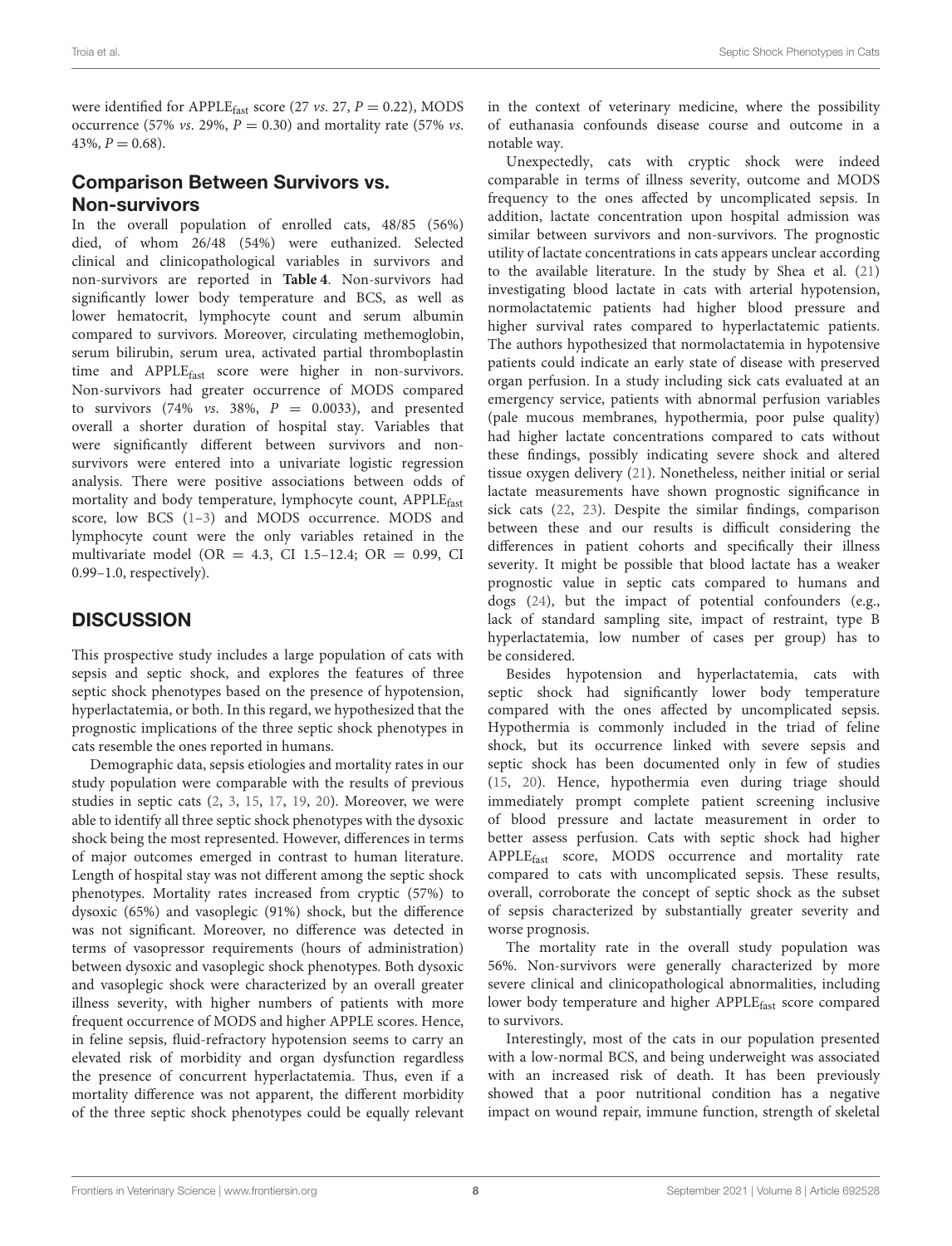<span id="page-8-0"></span>TABLE 4 | Clinical and clinicopathological variables in survivors and non-survivors in the study population.

| <b>Variable</b>                            | RI            | Survivors ( $n = 37$ ) | Non-survivors ( $n = 48$ ) | P-value  |
|--------------------------------------------|---------------|------------------------|----------------------------|----------|
| <b>Clinical data</b>                       |               |                        |                            |          |
| Weight (kg)                                |               | $4.1(1.0 - 8.0)$       | $3.4(0.5 - 9.4)$           | 0.0055   |
| Body temperature (°C)                      | 38.0-39.0     | 38.6 (32.0-40.5)       | 37.0 (32.0-40.6)           | 0.0005   |
| Heart rate (bpm)                           | 160-220       | $184 \pm 35$           | $171 \pm 38$               | 0.1124   |
| Respiratory rate (rpm)                     | $10 - 40$     | 32 (20-100)            | 28 (20-100)                | 0.3150   |
| SBP (mmHg)                                 | 120-170       | 108 (70-167)           | $95(51 - 185)$             | 0.0066   |
| MAP (mmHg)                                 | 60-130        | $88 \pm 25$            | $74 \pm 26$                | 0.0143   |
| <b>BCS</b>                                 |               | $3.9 \pm 1.4$          | $3.1 \pm 1.9$              | 0.0043   |
| APPLE fast score                           |               | $27.6 \pm 8.9$         | $32.1 \pm 8.3$             | 0.0181   |
| APPLE full score                           |               | $49.5 \pm 13.2$        | $46.5 \pm 10.7$            | 0.4144   |
| SIRS citeria (n)                           |               | $1.8 \pm 1.3$          | $2.2 \pm 0.9$              | 0.0383   |
| Length of hospital stay                    |               | $7(2-28)$              | $2(0-12)$                  | < 0.0001 |
| <b>Blood gas analysis</b>                  |               |                        |                            |          |
| pH                                         | $7.31 - 7.46$ | 7.29 (6.92-7.40)       | $7.25(6.91 - 7.44)$        | 0.3746   |
| pCO <sub>2</sub> (mmol/L)                  | $32.7 - 44.7$ | 35.1 (22.2-58.8)       | 37.3 (7.6-66.4)            | 0.6369   |
| $HCO3$ (mmol/L)                            | 18.0-22.0     | 17.0 (4.5-30.7)        | 16.6 (3.0-26.8)            | 0.6248   |
| BE (mmol/L)                                | $-2.0 - 2.0$  | $-8(-29-6.2)$          | $-9.8(-24.2 - 2.6)$        | 0.4096   |
| Ionized calcium (mmol/L)                   | $1.10 - 1.40$ | 1.21 (0.96-1.36)       | 1.22 (0.72-1.66)           | 0.6695   |
| MetHb (%)                                  | $0.0 - 2.1$   | $1.3(0.0-4.3)$         | $1.7(0.8 - 6.4)$           | 0.0415   |
| Lactate (mmol/L)                           | $0.5 - 2.0$   | $2.2(0.9 - 26.0)$      | $3.2(0.5 - 14.4)$          | 0.3218   |
| Hematology                                 |               |                        |                            |          |
| HCT (%)                                    | 24.0-45.0     | $31.3 \pm 7.8$         | $27.6 \pm 7.9$             | 0.0328   |
| Hb (g/dL)                                  | $10.6 - 15.6$ | $10.5 \pm 2.9$         | $9.1 \pm 2.8$              | 0.0284   |
| WBC ( $\times$ 10 <sup>9</sup> /L)         | $5.0 - 19.0$  | $12.7(0.6 - 66.1)$     | 10.2 (0.0-96.6)            | 0.3487   |
| Lymphocytes ( $\times$ 10 <sup>9</sup> /L) | $1.5 - 7.0$   | $1.2(0.2 - 3.2)$       | $0.7(0.0 - 2.9)$           | 0.0119   |
| Platelets ( $\times$ 10 <sup>9</sup> /L)   | 300.0-700.0   | $239.4 \pm 113.3$      | $193.2 \pm 134.3$          | 0.0976   |
| Chemistry                                  |               |                        |                            |          |
| Glucose (mg/dL)                            | 75-160        | 144 (49-367)           | 135 (11-702)               | 0.0789   |
| Creatinine (mg/dL)                         | $0.80 - 1.80$ | 1.31 (0.46-23.04)      | 1.29 (0.26-19.47)          | 0.8835   |
| Urea (mg/dL)                               | $15 - 60$     | 53 (24-797)            | 119 (16-868)               | 0.0111   |
| Total proteins (mg/dL)                     | $6.0 - 8.0$   | $6.4(4.7-10.3)$        | $5.9(3.7-10.3)$            | 0.0241   |
| Albumin (mg/dL)                            | $2.1 - 3.3$   | $2.7 \pm 0.6$          | $2.4 \pm 0.7$              | 0.0412   |
| CK (U/L)                                   | $0 - 120$     | 510 (62-570,000)       | 519 (87-249,000)           | 0.7892   |
| Cholesterol (mg/dL)                        | 96-248        | 145 (50-310)           | 212 (11-702)               | 0.0024   |
| Total bilirubin (mg/dL)                    | $0.0 - 0.70$  | $0.27(0.10 - 7.46)$    | $0.70(0.09 - 9.19)$        | 0.0120   |
| Magnesium (mg/dL)                          | $1.9 - 2.6$   | $2.5(1.3 - 7.2)$       | $3.3(1.2 - 6.7)$           | 0.0432   |
| SAA (mg/dL)                                | $0 - 10$      | $125(1 - 316)$         | 174 (1-338)                | 0.6028   |
| Coagulation                                |               |                        |                            |          |
| PT (sec)                                   | $0.0 - 15.0$  | $9.6(7.4 - 18.9)$      | $10(5.4 - 20.3)$           | 0.9506   |
| aPTT (sec)                                 | $0.0 - 20.0$  | 17.6 (8.7-45.9)        | 32.4 (11.2-180.0)          | 0.0033   |

*Data are reported as mean*±*standard deviation or median and range (minimum-maximum value), based on their distribution.*

*APPLE, acute patient physiologic and laboratory evaluation; aPTT, activated partial thromboplastin time; BCS, body condition score; BE, base excess; CK, creatine kinase; HCT, hematocrit value; MetHb, methemoglobin; PT, prothrombin time; RI, reference interval; SAA, serum-amyloid A; SIRS, systemic inflammatory response syndrome; WBC, white blood cell. Bold indicates significance.*

and respiratory muscles, and might negatively affect outcome in hospitalized cats [\(25\)](#page-10-20). Our results might support this statement, although a cause-effect relationship cannot be demonstrated. Among hematological variables, non-survivors had significantly lower lymphocyte count compared to survivors. Lymphocyte count was significantly associated with death in both univariate and multivariate analyses. Lymphopenia in cats usually accompany an inflammatory leukogram, but might also suggest a state of ineffective immune response. However, to the author's knowledge, it has not previously emerged as an outcome predictor in feline sepsis. Interestingly, apoptosisinduced lymphopenia is documented in septic people, and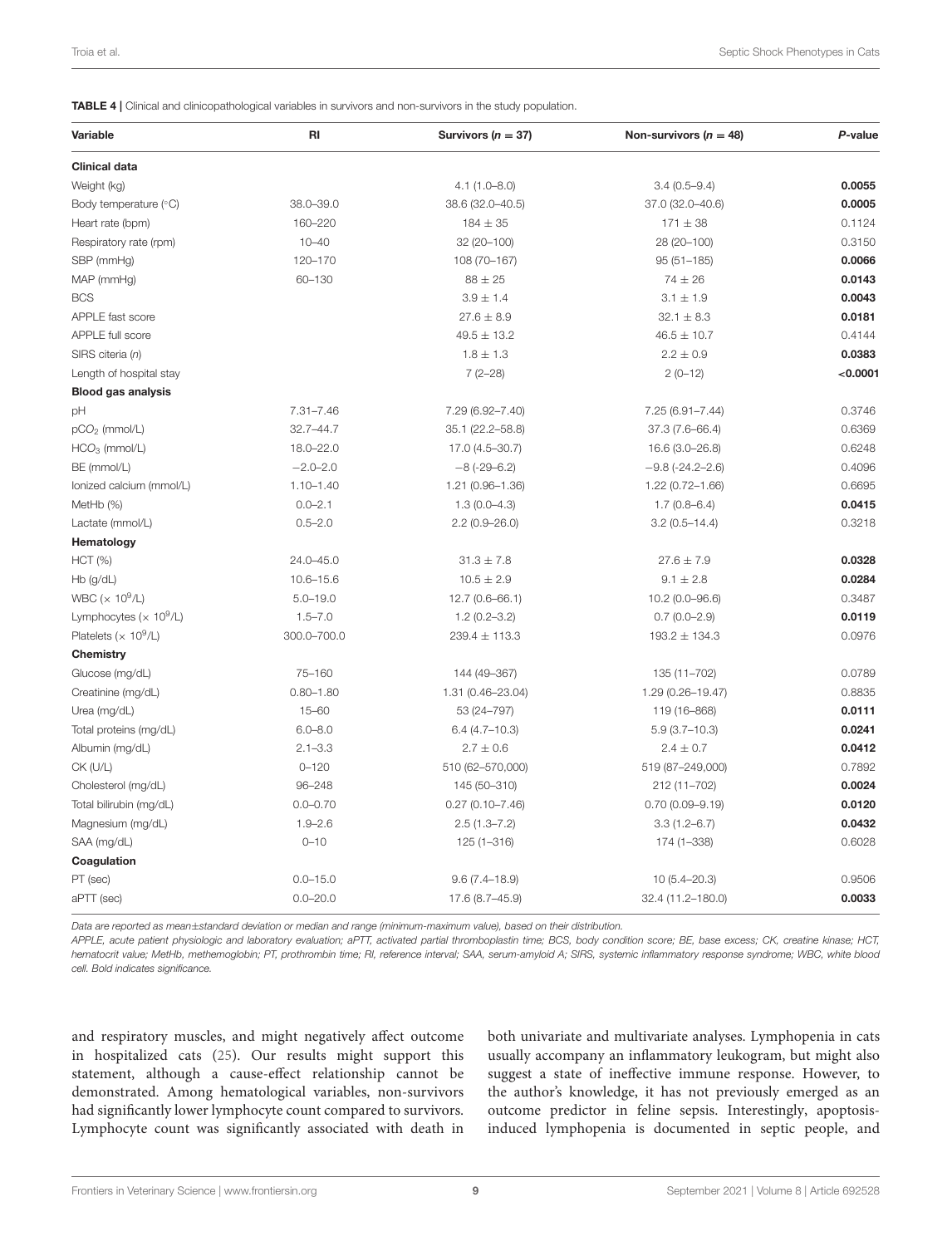both its duration and depth have been linked with poor prognosis [\(26\)](#page-11-0).

In the current study, MODS occurrence had a major impact on final outcome, being associated with a 5-fold increase in the risk of death in the multivariate regression analysis. Sepsis-associated mortality is highly related to the development of MODS in people [\(27\)](#page-11-1). As a syndrome, MODS is intimately related to the individual host response to infection, and recognizes several mechanisms including disruption of microcirculation, endothelial damage, mitochondrial dysfunction and uncontrolled apoptosis [\(27\)](#page-11-1). Previous studies have shown that MODS is a frequent complication in septic cats and similarly to this study has been associated with worse outcomes [\(3\)](#page-10-1). Thus, our results strongly support frequent organ function assessment in septic cats, since early MODS detection can be crucial in preventing its progression.

Based on the criteria applied for the present study, 28/85 (33%) cats were considered septic despite showing <2/4 SIRS criteria. This result demands consideration, as sepsis could have been missed in about one third of the overall study population if only the traditional criteria proposed for cats were used [\(2\)](#page-10-10). Despite the low sensitivity and specificity for sepsis diagnosis, the SIRS criteria might still have a place in identifying cats with higher disease severity. Indeed, according to our results, meeting the SIRS criteria was associated with worse outcomes and more frequent occurrence of MODS. On the contrary, SAA concentration was comparable between cats with uncomplicated sepsis and septic shock, as well as between survivors and non-survivors. Similar results had been previously reported, and indicate that despite SAA having a great value to recognize systemic inflammation in cats, its prognostic utility seems poor [\(15,](#page-10-9) [17\)](#page-10-12).

There are some limitations to acknowledge when interpreting our results. The present study defined sepsis as the combination of infection plus either fulfillment of two or more SIRS criteria, increased SAA concentrations or evidence of new-onset organ dysfunction. These are novel criteria for sepsis in the veterinary literature. Our choice was based on multiple reasons. The SIRS criteria were insensitive to cats with confirmed infection and organ dysfunction in the study by Babyak and Sharp [\(2\)](#page-10-10), and SAA has been demonstrated to be an excellent marker of systemic inflammation in cats [\(17\)](#page-10-12). In human medicine, a data driven approach has been conducted to derive novel clinical criteria for sepsis redefinition and identification [\(1\)](#page-10-0). An equivalent redefinition of sepsis in veterinary medicine has not been undertaken; however, in the Authors opinion, the assessment of acute phase proteins and markers of organ function to supplement SIRS criteria could be a strategy to apply to ameliorate sepsis identification. Similarly, the present study defined septic shock based on the presence of persistent hyperlactatemia or the need of vasopressors to support blood pressure. While hyperlactatemia has been recently incorporated into the human sepsis 3 definitions [\(1\)](#page-10-0), no clear role for persistent hyperlactatemia has been defined in veterinary medicine. Another limitation of our study was intrinsically related to

blood pressure measurement performed using a non-invasive indirect technique, which could be inaccurate especially in the hypotensive setting. Moreover, this was a single-center study; hence, our results might not be extrapolated in different settings. No sample size calculation was performed and, despite the reasonable size of the whole cohort of septic and septic shock cats, the number of cases per-group was small. According to the mortality rates detected in the present study a minimum number of 25 patients per group would have been necessary to detect a difference between vasoplegic and cryptic shock cases (type I error 0.05 and 80% power). This preliminary evidence limits the statistical power of our comparisons. Diagnostic and therapeutic interventions were left at the discretion of the attending clinician, thus no standardization in terms of blood sampling site was performed and peripheral and jugular lactate measurements were used interchangeably. Nonetheless, a pilot study did not report a significant difference between cephalic and jugular lactate in cats, even in the presence of hypotension [\(28\)](#page-11-2). This shows that the sampling site might have limited impact on obtained lactate concentrations in cats. Cats were considered affected by cryptic shock only after the presence of sustained hyperlactatemia despite euvolemia and adequate fluid resuscitation, but the timing for lactate monitoring was not standardized, and no struggling score was calculated. However, the majority of cats with cryptic shock remained hyperlactatemic for a period of time ranging from 12 to 24 h, corroborating the possibility of an actual sustained hyperlactatemia refractory to fluid therapy. We did not attempt to differentiate between type A and type B hyperlactatemia. Specifically, among the factors and comorbidities potentially linked with type B hyperlactatemia there were steroid therapy ( $n = 3$ ), diabetic ketoacidosis (*n*  $= 2$ ) and hepatic lipidosis ( $n = 1$ ). Those patients, and others with unknown predisposing factors, might have had hyperlactatemia without any metabolic, cellular or perfusion derangement. Interestingly hyperlactatemia B does not seem to be distinguished from hyperlactatemia A in studies in people with cryptic shock [\(4–](#page-10-2)[6\)](#page-10-3). According to our study design, the APPLEfast and APPLEfull scores were calculated for cats in septic shock, while only the APPLE<sub>fast</sub> score was evaluated in cats with uncomplicated sepsis for financial and case management reasons. This choice prevented a further comparison between these groups. In addition, the lack of external validation concerning the APPLE scores prevents us to get any strong conclusion regarding their clinical relevance in our population. Finally, despite exclusion of cats with financially-driven euthanasia, the number of cats euthanized for disease severity was high, limiting the value of the comparisons concerning length of hospital stay and outcome.

# **CONCLUSION**

Septic shock in cats defines a subset of patients with greater disease severity, organ dysfunction and mortality compared to uncomplicated sepsis. At least three different septic shock phenotypes can be identified in feline sepsis. Despite similar inhospital mortality, cats with dysoxic and vasoplegic shock are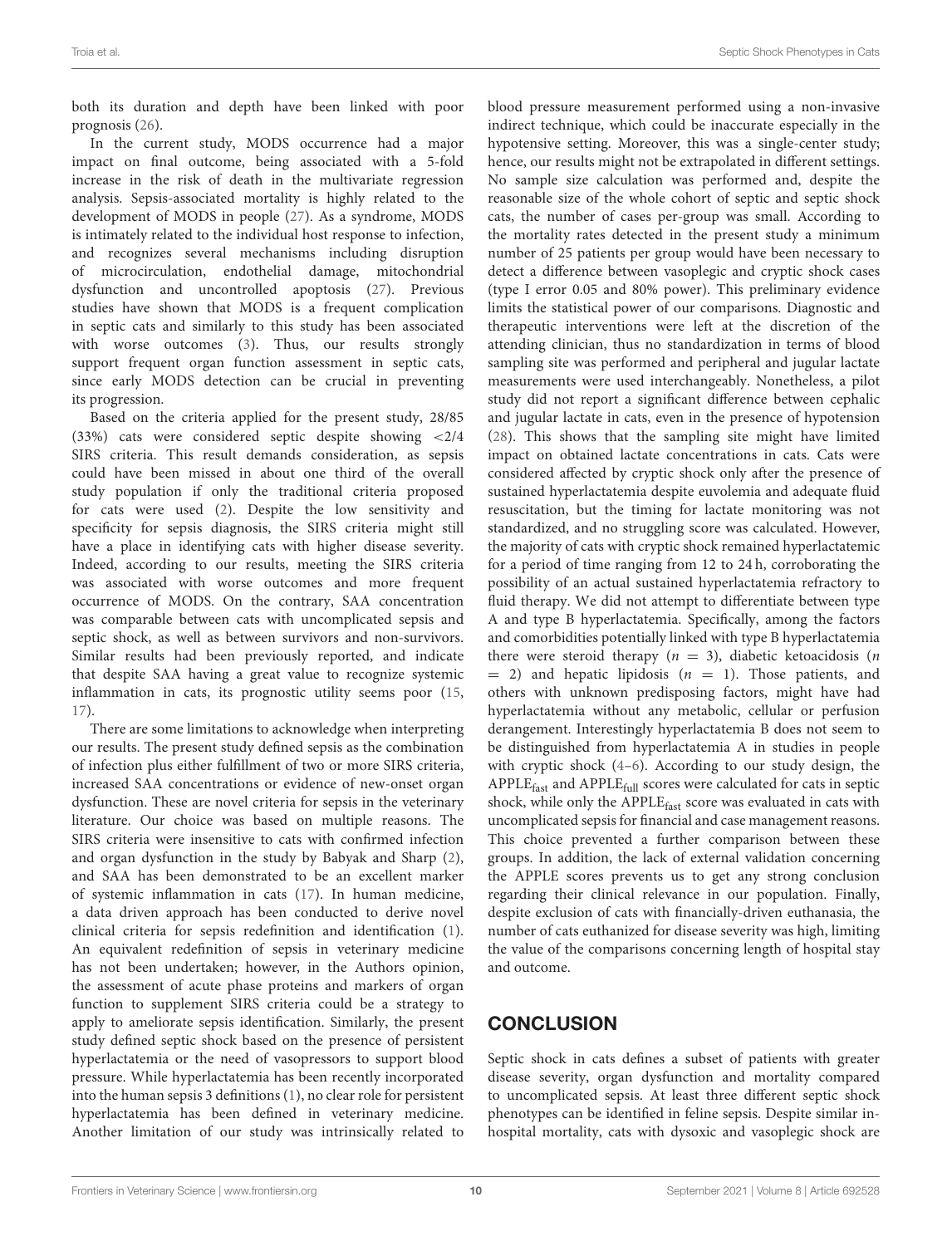characterized by greater organ dysfunction compared to cats affected by cryptic shock. When compared to cats affected by uncomplicated sepsis, cryptic shock cases were not different in terms of illness severity and MODS occurrence. This new spectrum of feline septic shock phenotypes based on hypotension and hyperlactatemia warrants further research in larger study populations to implement epidemiological data and better delineate prognostic implications.

#### DATA AVAILABILITY STATEMENT

The raw data supporting the conclusions of this article will be made available by the authors, without undue reservation.

#### **REFERENCES**

- <span id="page-10-0"></span>1. Singer M, Deutschman CS, Seymour CW, Shankar-Hari M, Annane D, Bauer M, et al. The third international consensus definitions for sepsis and septic shock (Sepsis-3). JAMA. (2016) 315:801–10. doi: [10.1001/jama.2016.0287](https://doi.org/10.1001/jama.2016.0287)
- <span id="page-10-10"></span>2. Babyak JM, Sharp CR. Epidemiology of systemic inflammatory response syndrome and sepsis in cats hospitalized in a veterinary teaching hospital. J Am Vet Med Assoc. (2016) 249:65–71. doi: [10.2460/javma.249.1.65](https://doi.org/10.2460/javma.249.1.65)
- <span id="page-10-1"></span>3. Troia R, Mascalzoni G, Calipa S, Magagnoli I, Dondi F, Giunti M. Multiorgan dysfunction syndrome in feline sepsis: prevalence and prognostic implication. J Feline Med Surg. [\(2019\) 21:559–65. doi: 10.1177/1098612X187](https://doi.org/10.1177/1098612X18792106) 92106
- <span id="page-10-2"></span>4. Thomas-Rueddel DO, Poidinger B, Weiss M, Bach F, Dey K, Haberle H, et al. Hyperlactatemia is an independent predictor of mortality and denotes distinct subtypes of severe sepsis and septic shock. J Crit Care. (2015) 30:439. doi: [10.1016/j.jcrc.2014.10.027](https://doi.org/10.1016/j.jcrc.2014.10.027)
- 5. Ranzani OT, Monteiro MB, Ferreira EM, Santos SR, Machado FR, Noritomi DT, et al. Reclassifying the spectrum of septic patients using lactate: severe sepsis, cryptic shock, vasoplegic shock and dysoxic shock. Rev Bras Ter Insensiva. [\(2013\) 24:270–8. doi: 10.5935/0103-507X.201](https://doi.org/10.5935/0103-507X.20130047) 30047
- <span id="page-10-3"></span>6. Swenson KE, Dziura JD, Aydin A, Reynolds J, Wira CR. Evaluation of a novel 5-group classification system of sepsis by vasopressor use and initial serum lactate in the emergency department. Intern Emerg Med. (2018) 13:257–68. doi: [10.1007/s11739-017-1607-y](https://doi.org/10.1007/s11739-017-1607-y)
- <span id="page-10-4"></span>7. Sterling SA, Puskarich MA, Shapiro NI, Trzeciak S, Kline JA, Summers RL, et al. Characteristics and outcomes of patients with vasoplegic versus tissue dysoxic septic shock. Shock. (2013) 40:11–4. doi: [10.1097/SHK.0b013e318298836d](https://doi.org/10.1097/SHK.0b013e318298836d)
- 8. Hernandez G, Castro R, Romero C, de la Hoz C, Angulo D, Aranguiz I. Persistent sepsis-induced hypotension without hyperlactatemia: is it really septic shock? J Crit Care. [\(2011\) 26:435. doi: 10.1016/j.jcrc.2010.](https://doi.org/10.1016/j.jcrc.2010.09.007) 09.007
- <span id="page-10-5"></span>9. Hernandez G, Bruhn A, Castro R, Pedreros C, Rovegno M, Kattan E, et al. Persistent sepsis-induced hypotension without hyperlactatemia: a distinct clinical and physiological profile within the spectrum of septic shock. Crit Care Res Pract[. \(2012\) 2012:536852. doi: 10.1155/2012/5](https://doi.org/10.1155/2012/536852) 36852
- <span id="page-10-6"></span>10. Yang WS, Kang HD, Jung SK, Lee YJ, Oh SH, Kim YJ, et al. A mortality analysis of septic shock, vasoplegic shock and cryptic shock classified by the third international consensus definitions (Sepsis-3). Clin Respir J. (2020) 14:857–63. doi: [10.1111/crj.13218](https://doi.org/10.1111/crj.13218)
- <span id="page-10-7"></span>11. April MD, Donaldson C, Tannenbaum LI, Moore T, Aguirre J, Pingree A, et al. Emergency department septic shock patient mortality with refractory hypotension vs hyperlactatemia: a retrospective cohort study. Am J Emerg Med. [\(2017\) 35:1474–9. doi: 10.1016/j.ajem.2017.](https://doi.org/10.1016/j.ajem.2017.04.055) 04.055

### ETHICS STATEMENT

The project was approved by the Animal Welfare Committee (COBA) of the Alma Mater Studiorum – University of Bologna (Bologna ID 846).

# AUTHOR CONTRIBUTIONS

RT and MG designed the study, analyzed the data, co-wrote, and edited the manuscript. FB, EC, and AF analyzed the data, co-wrote, and edited the manuscript. IM, GM, and FD edited the manuscript. All authors contributed to read and approved the final manuscript.

- <span id="page-10-8"></span>12. Silverstein DC, Santoro Beer KA. Controversies regarding the choice of vasopressor therapy for management of septic shock in animals. J Vet Emerg Crit Care. (2015) 25:48–54. doi: [10.1111/vec.12282](https://doi.org/10.1111/vec.12282)
- 13. Dickinson AE, Summers JF, Wignal J, Boag AK, Keir I. Impact of appropriate empirical antimicrobial therapy on outcome of dogs with septic peritonitis. J Vet Emerg Crit Care. [\(2015\) 25:152–9. doi: 10.1111/vec.](https://doi.org/10.1111/vec.12273) 12273
- 14. Summers AM, Vezzi N, Gravelyn T, Culler C, Guillaumin J. Clinical features and outcome of septic shock in dogs: 37 Cases (2008-2015). J Vet Emerg Crit Care. (2020) doi: [10.1111/vec.13038](https://doi.org/10.1111/vec.13038)
- <span id="page-10-9"></span>15. Troia R, Mascalzoni G, Agnoli C, Lalonde-Paul D, Giunti M, Goggs R. Cytokine and chemokine profiling in cats with sepsis and septic shock. Front Vet Sci. (2020) 7:305. doi: [10.3389/fvets.2020.00305](https://doi.org/10.3389/fvets.2020.00305)
- <span id="page-10-11"></span>16. Hansen, AE. Evaluation of a commercially available human serum amyloid A (SAA) turbidimetric immunoassay for determination of feline SAA concentration. Vet Res Commun. (2006) 30:863–72. doi: [10.1007/s11259-006-3373-6](https://doi.org/10.1007/s11259-006-3373-6)
- <span id="page-10-12"></span>17. Troia R, Gruarin M, Foglia A, Agnoli C, Dondi F, Giunti M. Serum amyloid A in the diagnosis of feline sepsis. J Vet Diagn Invest. (2017) 29:856–9. doi: [10.1177/1040638717722815](https://doi.org/10.1177/1040638717722815)
- <span id="page-10-13"></span>18. Hayes G, Mathews K, Doig G, Kruth S, Boston S, Nykamp S, et al. The feline acute patient physiologic and laboratory evaluation (feline APPLE) score: a severity of illness stratification system for hospitalized cats. J Vet Intern Med. (2011) 25:26–38. doi: [10.1111/j.1939-1676.2010.0648.x](https://doi.org/10.1111/j.1939-1676.2010.0648.x)
- <span id="page-10-14"></span>19. Klainbart S, Agi L, Bdolah-Abram T, Kelmer E, Aroch I. Clinical, laboratory and hemostatic findings in cats with naturally occurring sepsis. J Am Vet Med Assoc. (2017) 251:1025–34. doi: [10.2460/javma.251.9.1025](https://doi.org/10.2460/javma.251.9.1025)
- <span id="page-10-15"></span>20. Brady CA, Otto CM, Van Winkle TJ, King LG. Severe sepsis in cats: 29 cases (1986-1998). J Am Vet Med Assoc. (2000) 217:531–5. doi: [10.2460/javma.2000.217.531](https://doi.org/10.2460/javma.2000.217.531)
- <span id="page-10-16"></span>21. Shea EK, Dombrowski SC, Silverstein DC. Survival analysis of hypotensive cats admitted to an intensive care unit with or without hyperlactatemia: 39 cases (2005-2011). J Am Vet Med Assoc. (2017) 250:887–93. doi: [10.2460/javma.250.8.887](https://doi.org/10.2460/javma.250.8.887)
- <span id="page-10-17"></span>22. Reineke EL, Rees C, Drobatz KJ. Association of blood lactate concentration with physical perfusion variables, blood pressure, and outcome for cats treated at an emergency service. J Am Vet Med Assoc. (2015) 247:79–84. doi: [10.2460/javma.247.1.79](https://doi.org/10.2460/javma.247.1.79)
- <span id="page-10-18"></span>23. Redavid LA, Sharp CR, Mitchell MA, Beckel NF. Hyperlactatemia and serial lactate measurements in sick cats. J Vet Emerg Crit Care. (2016) 26:495–501. doi: [10.1111/vec.12496](https://doi.org/10.1111/vec.12496)
- <span id="page-10-19"></span>24. Cortellini S, Seth M, Kellet-Gregory LM. Plasma lactate concentrations in septic peritonitis: a retrospective study of 83 dogs (2007-2012). J Vet Emerg Crit Care. (2015) 25:388–95. doi: [10.1111/vec.12234](https://doi.org/10.1111/vec.12234)
- <span id="page-10-20"></span>25. Brunetto MA, Gomes MO, Andre MR, Teshima E, Gonçalves KN, Pereira GT, et al. Effects of nutritional support on hospital outcome in dogs and cats. J Vet Emerg Crit Care. (2010) 20:224–31. doi: [10.1111/j.1476-4431.2009.00507.x](https://doi.org/10.1111/j.1476-4431.2009.00507.x)